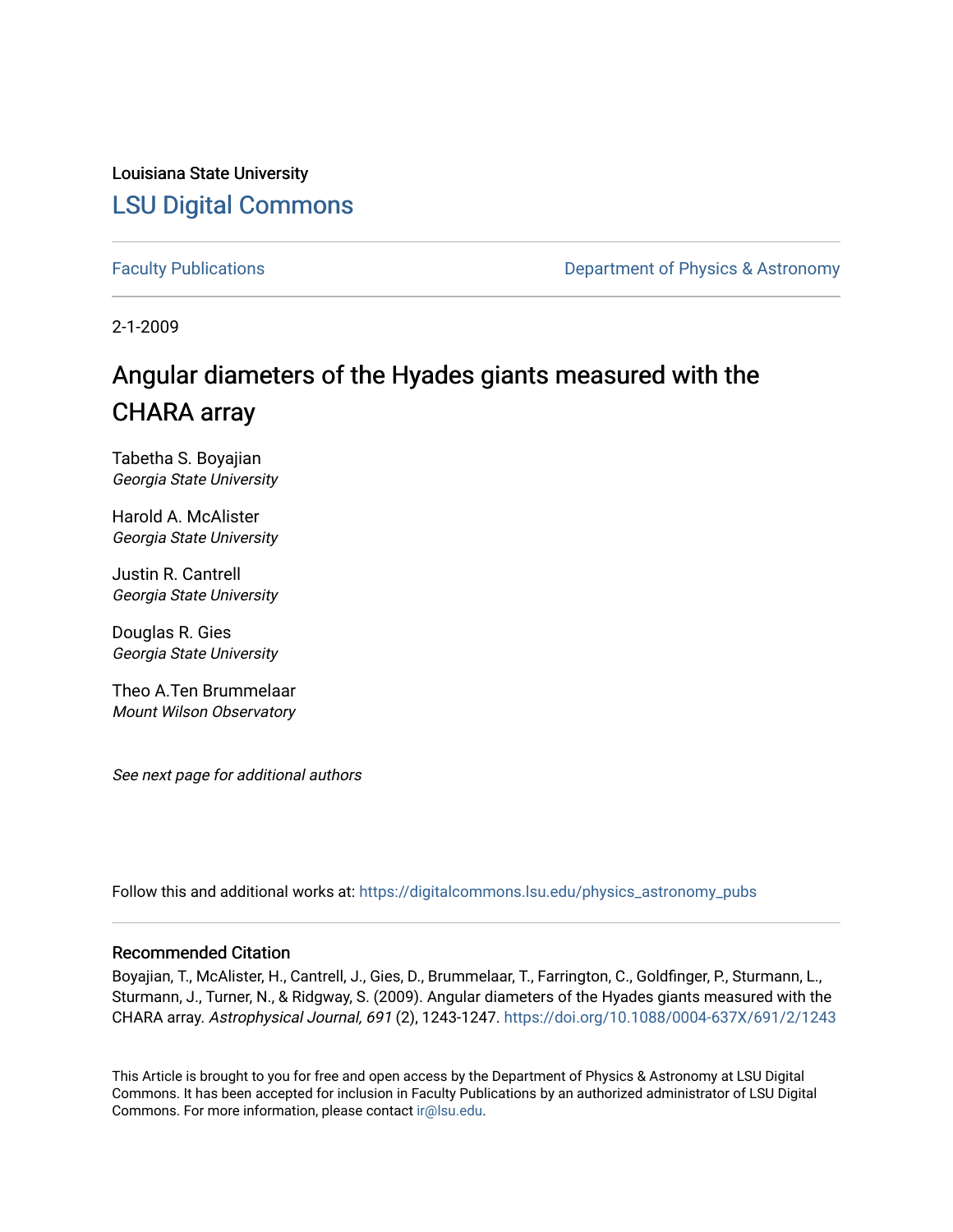## Authors

Tabetha S. Boyajian, Harold A. McAlister, Justin R. Cantrell, Douglas R. Gies, Theo A.Ten Brummelaar, Chris Farrington, P. J. Goldfinger, Laszlo Sturmann, Judit Sturmann, Nils H. Turner, and Stephen Ridgway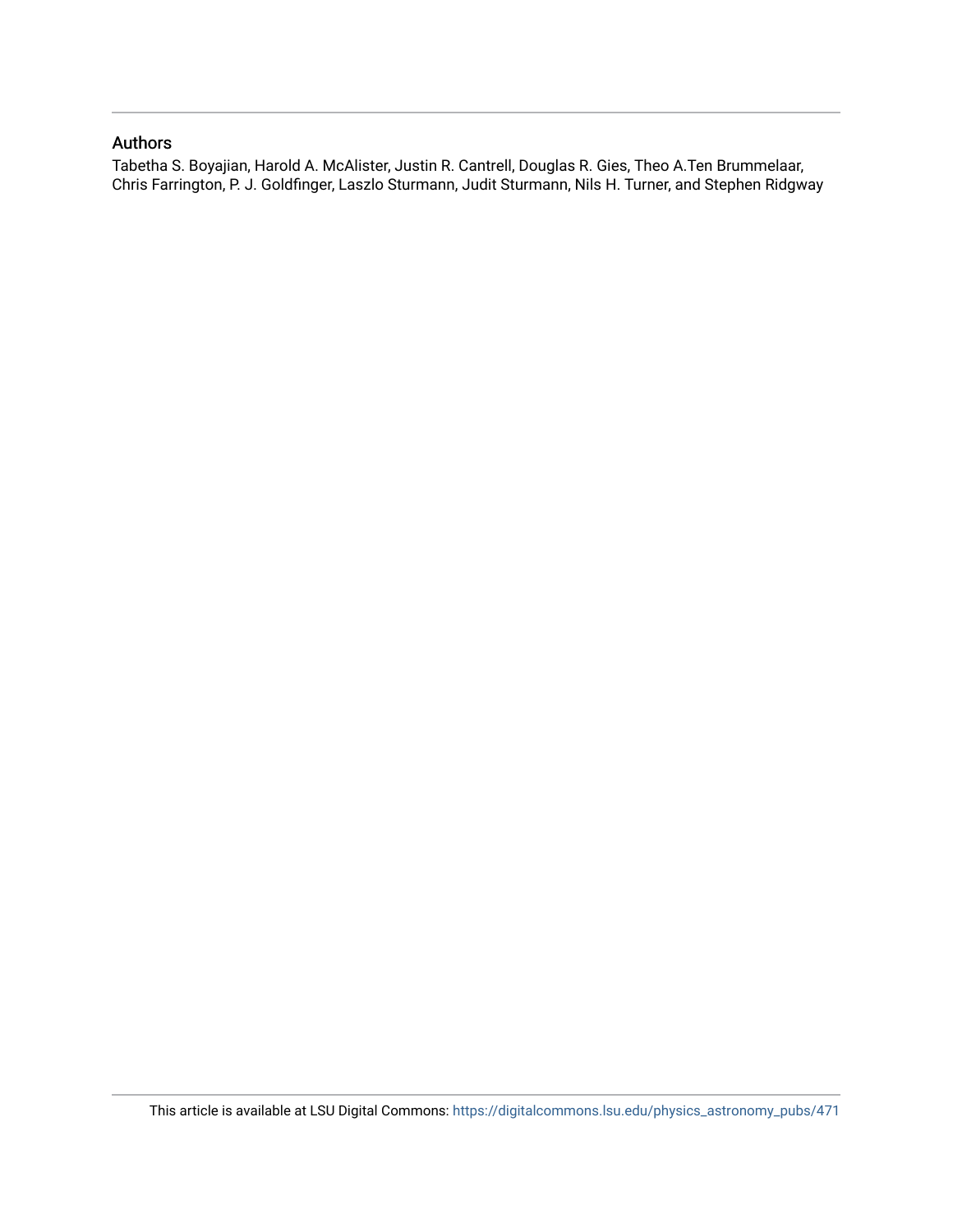# Angular Diameters of the Hyades Giants Measured with the CHARA Array

Tabetha S. Boyajian, Harold A. McAlister, Justin R. Cantrell, Douglas R. Gies

Center for High Angular Resolution Astronomy and Department of Physics and Astronomy, Georgia State University, P. O. Box 4106, Atlanta, GA 30302-4106

tabetha@chara.gsu.edu, hal@chara.gsu.edu, cantrell@chara.gsu.edu, gies@chara.gsu.edu

> Theo A. ten Brummelaar, Chris Farrington, P. J. Goldfinger, Laszlo Sturmann, Judit Sturmann, Nils H. Turner

The CHARA Array, Mount Wilson Observatory, Mount Wilson, CA 91023

theo@chara-array.org, farrington@chara-array.org, pj@chara-array.org, sturmann@chara-array.org, judit@chara-array.org, nils@chara-array.org

Stephen Ridgway

National Optical Astronomy Observatory, P.O. Box 26732, Tucson, AZ 85726-6732

sridgway@noao.edu

## ABSTRACT

We present angular diameters of the Hyades giants,  $\gamma$ ,  $\delta^1$ ,  $\epsilon$ , and  $\theta^1$  Tau from interferometric measurements with the CHARA Array. Our errors in the limb-darkened angular diameters for these stars are all less than 2%, and in combination with additional observable quantities, we determine the effective temperatures, linear radii and absolute luminosities for each of these stars. Additionally, stellar masses are inferred from model isochrones to determine the surface gravities. These data show that a new calibration of effective temperatures with errors well under 100K is now possible from interferometric angular diameters of stars.

Subject headings: infrared: stars, stars: fundamental parameters, temperature, diameter, Hyades Giant, techniques: interferometric, stars: individual: gamma Tau, delta 1 Tau, epsilon Tau, theta 1 Tau, HD 27371, HD 27697, HD 28305, HD 28307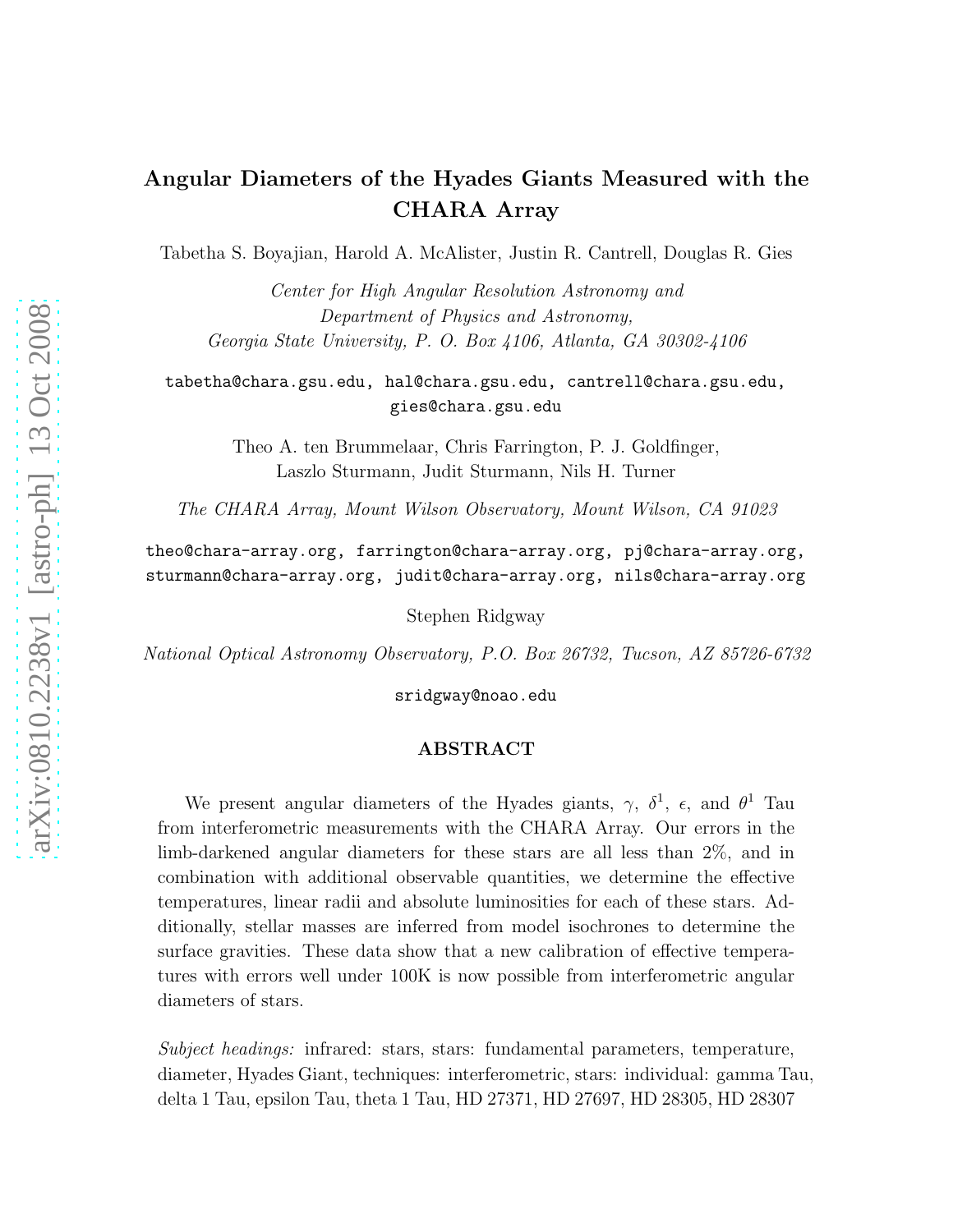#### 1. Introduction

Because of its close proximity to the Sun, the Hyades cluster has served as a benchmark in studies ranging from stellar evolutionary modeling to calibrating the cosmic distance scale. In the context of evolutionary theory, Hipparcos distances and resolved binaries in the cluster have enabled us to test extensively those models (for example, see [Perryman et al. 1998;](#page-8-0) [Lastennet et al. 1999\)](#page-8-1) using fundamental stellar properties such as effective temperature. The only direct way to determine the effective temperature of a star is to measure the stars angular diameter and integrated flux. While the dwarf stars in the Hyades are too small to resolve their angular diameters with current tools and methods, the four Hyades giants have been observed over the past few decades, beginning with lunar occultation measurements (see Table 5 for references and timeline of publications of this topic). Presently, long-baseline optical interferometry (LBOI) has trumped lunar occultation (LO) techniques in accurately measuring the angular diameters of such stars. In fact, for the Hyades giants in particular, the accuracy in the angular diameter measurements has improved by almost an order of magnitude over the past few decades.

In this work, we present the first uniform analysis of all four of the Hyades giants,  $\gamma$  Tau (HR 1346, HD 27371, HIP 20205),  $\delta^1$  Tau (HR 1373, HD 27697, HIP 20455),  $\epsilon$  Tau (HR 1409, HD 28305, HIP 20889), and  $\theta^1$  Tau (HR 1411, HD 28307, HIP 20885). We observed these stars with the CHARA Array to obtain their angular diameters to better than 2% accuracy. In combination with the bolometric flux of each star, we derive their effective temperatures to 1% accuracy (§3). In this paper, we describe our observational results and then compare them to model isochrones for the Hyades cluster, which demonstrate remarkable agreement within the temperature-luminosity plane for the cluster turn-off age and metallicity (§4).

#### 2. Observations and Data Reduction

We observed these stars with the CHARA Array, located on the grounds of Mount Wilson Observatory, using the CHARA Classic beam combiner in  $K'$ -band [\(ten Brummelaar et al.](#page-9-0) [2005\)](#page-9-0) with the W2-E2 baseline (maximum baseline of 156.3 m) on 2007 November 02 from the Georgia State University AROC<sup>[1](#page-3-0)</sup> facility in Atlanta, GA. The chosen calibrator star,  $\delta^2$  Tau (HR 1380, HD 27819), an A7V with  $v \sin i = 42$  km s<sup>-1</sup> [\(Royer et al. 2007\)](#page-9-1), is separated by less than two degrees on the sky for all of the targets. It was observed in bracketed sequences with each of the target stars yielding a total of 9 bracketed observations for  $\gamma$ ,

<span id="page-3-0"></span><sup>1</sup>Arrington Remote Operations Center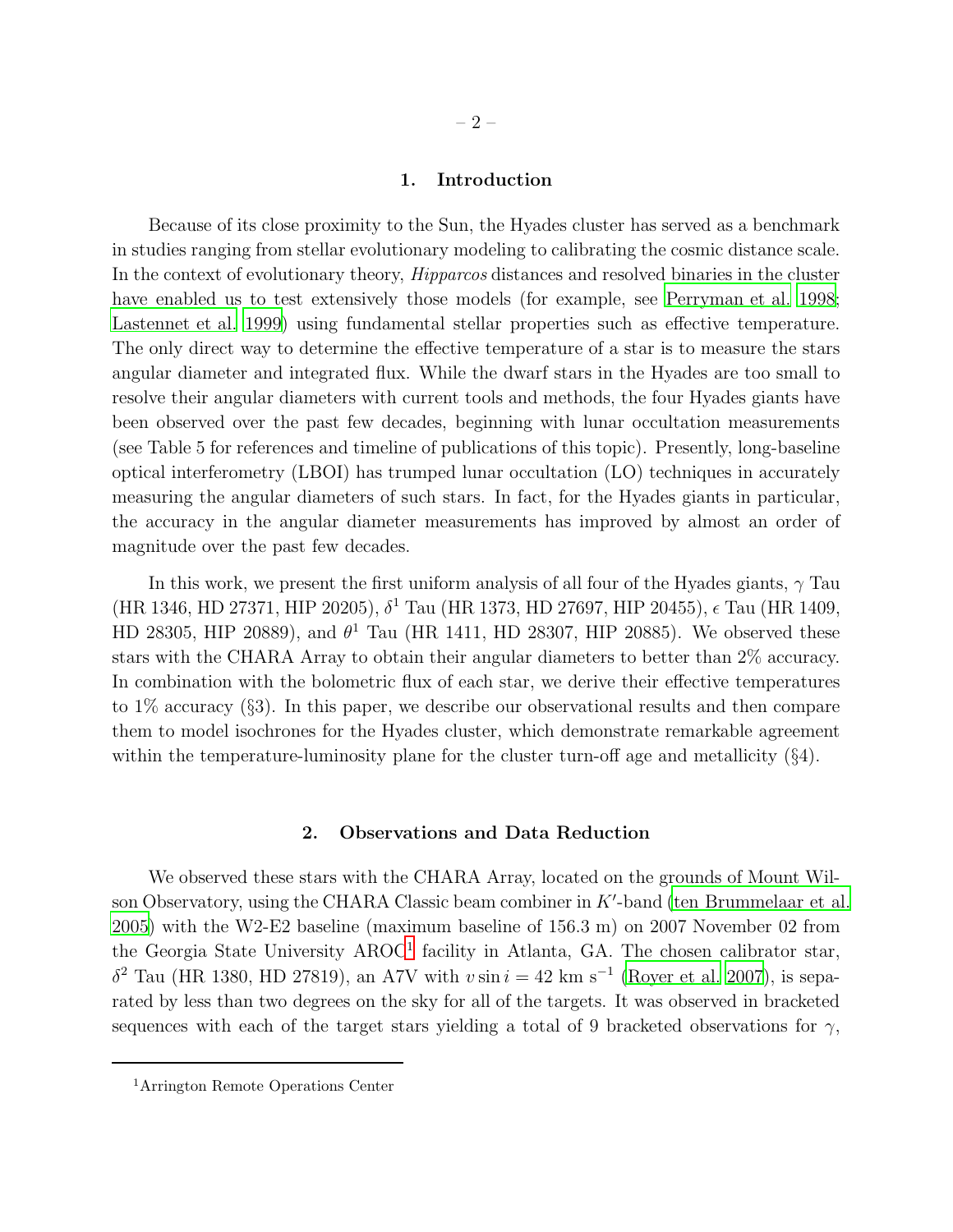$δ<sup>1</sup>$  and  $ε$  Tau, and 8 bracketed observations for  $θ<sup>1</sup>$  Tau. The angular diameter  $θ<sub>SED</sub>$  of the calibrator star was calculated by fitting observed photometry (see [Boyajian et al. 2008](#page-8-2) for details) to a model spectral energy distribution  $(SED)^2$  $(SED)^2$ . The close proximity of the Hyades Cluster members to us (∼ 47 parsecs; [van Leeuwen 2007\)](#page-9-2) introduces no effects on the SED fit due to interstellar reddening  $(E(B - V) \le 0.001$  mmag, [Taylor 2006,](#page-9-3) and references therein). The SED model fit for the calibrator star yields  $\theta_{\text{SED}} = 0.457 \pm 0.020$  mas, for an effective temperature of  $T_{\text{eff}}=8100 \text{ K}$  and  $\log g = 4.1$ . This corresponds to an absolute calibrated visibility for the calibrator star of ∼ 0.97 at these baselines. Data reduction and calibration follow the standard processing routines for CHARA Classic data (as described in [ten Brummelaar et al. 2005](#page-9-0) and [McAlister et al. 2005\)](#page-8-3).

For each calibrated observation, Table 1 lists the time of mid-exposure, the projected baseline B, the orientation of the baseline on the sky  $\psi$ , the visibility V, and the 1- $\sigma$  error to the visibility  $\sigma V$  for each star.

The duplicity of these stars is not expected to affect our diameter measurements. The secondary stars in these systems are all high contrast in the K-band, and our objects are considered as Hyades speckle singles in the infrared K band according to [Patience et al.](#page-8-4) [\(1998\)](#page-8-4). These non-detections are not surprising. For instance,  $\delta^1$  Tau is a SB1 with a M-dwarf companion [\(Griffin & Gunn 1977](#page-8-5)) and  $\epsilon$  Tau is an exo-planet host star [\(Sato et al.](#page-9-4) [2007\)](#page-9-4).  $\gamma$  Tau was resolved a single time as a speckle binary (with a large delta magnitude at  $5000\text{\AA}$ ) by [Morgan et al. \(1982\)](#page-8-6), having a system separation of 0.395 arcseconds. Since this measurement, it has remained undetected as a binary by other programs [\(McAlister 1978;](#page-8-7) [Mason et al. 1993](#page-8-8); [Patience et al. 1998](#page-8-4)). In their infrared speckle program, [Patience et al.](#page-8-4) [\(1998\)](#page-8-4) did not detect a speckle companion for  $\gamma$  Tau, but placed a limit to the K band magnitude difference of  $\Delta K = 1.04$  for the system. We did not detect a separated fringe packet for the star in any of our observations, and hence we suggest that the detection from [Morgan et al. \(1982\)](#page-8-6) may be spurious. The speckle binary,  $\theta^1$  Tau, is also a SB1 [\(Torres et al.](#page-9-5) [1997,](#page-9-5) and references therein). The companion to  $\theta^1$  Tau, is a late F main sequence star [\(Peterson et al. 1981b](#page-9-6)), which is supported by the non-detection in [Patience et al. \(1998](#page-8-4)), where they list the limiting  $\Delta K = 4.6$  magnitudes. As described in [Boyajian et al. \(2008](#page-8-2)), our analysis of the binary  $\mu$  Cas ( $\Delta K = 3.5$ ) shows that the interferometric diameter measured of the primary star of  $\mu$  Cas is affected by  $\sim 1\%$  from the presence of the secondary. Since the magnitude difference in  $\theta^1$  Tau is at least one magnitude larger than this system, we neglect any possible influence the secondary might have on our visibility measurements of the primary star.

<span id="page-4-0"></span><sup>2</sup>The model fluxes were interpolated from the grid of models from R. L. Kurucz available at <http://kurucz.cfa.harvard.edu/>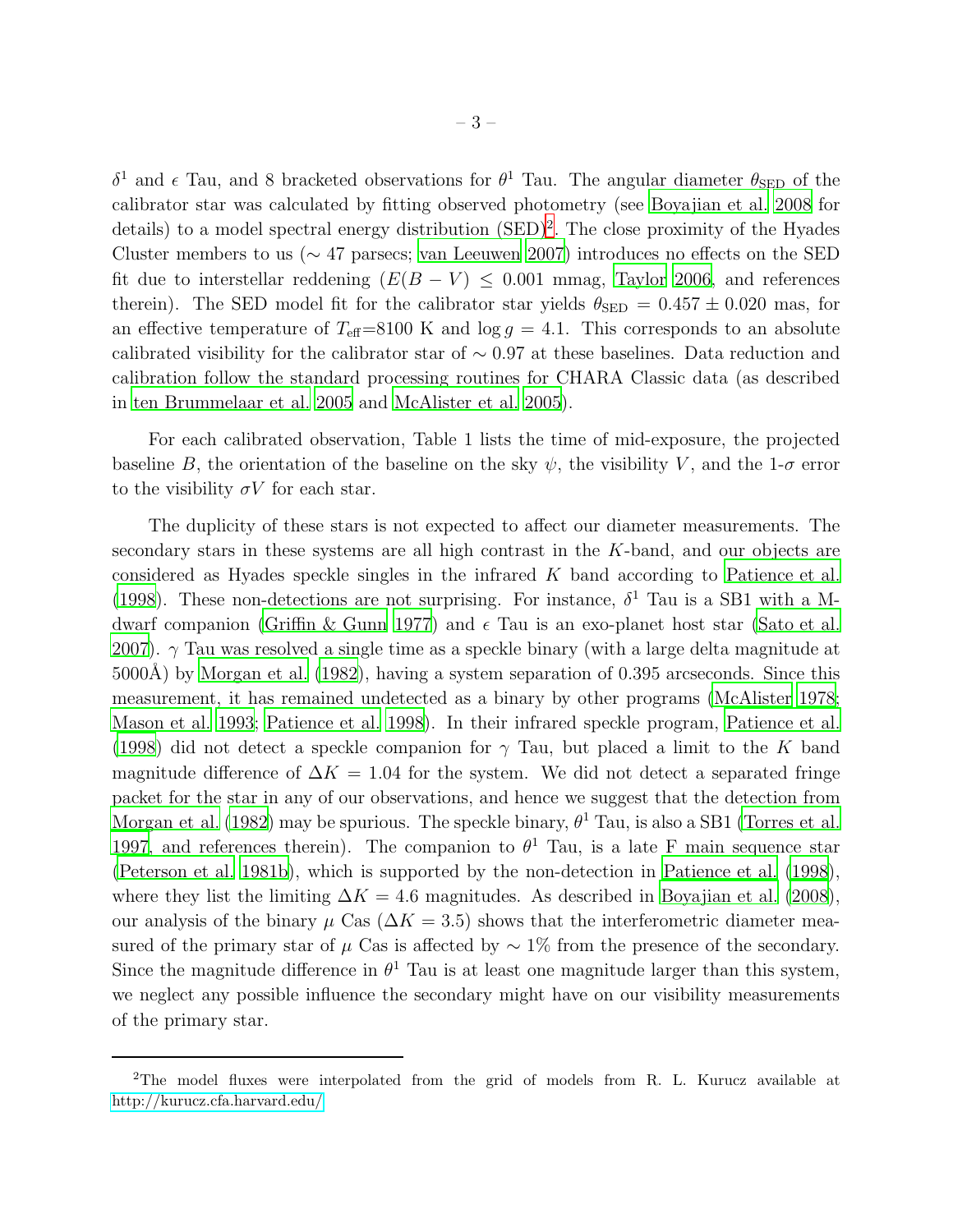# $-4-$

#### 3. Angular Diameters and Stellar Parameters

The uniform-disk  $\theta_{\text{UD}}$  and limb-darkened  $\theta_{\text{LD}}$  angular diameters are expressed as the following relations

$$
V = \frac{2J_1(x)}{x},\tag{1}
$$

$$
V = \left(\frac{1-\mu_{\lambda}}{2} + \frac{\mu_{\lambda}}{3}\right)^{-1} \times \left[ (1-\mu_{\lambda})\frac{J_1(\mathbf{x})}{\mathbf{x}} + \mu_{\lambda} \left(\frac{\pi}{2}\right)^{1/2} \frac{J_{3/2}(\mathbf{x})}{\mathbf{x}^{3/2}} \right],\tag{2}
$$

and

$$
x = \pi B \theta \lambda^{-1},\tag{3}
$$

where  $J_n$  is the  $n^{th}$ -order Bessel function, and  $\mu_{\lambda}$  is the linear limb darkening coefficient at the wavelength of observation <sup>[3](#page-5-0)</sup>. In Equation 3, B is the projected baseline in the sky,  $\theta$  is the UD angular diameter of the star when applied to Equation 1 and the LD angular diameter when used in Equation 2, and  $\lambda$  is the central wavelength of the observational bandpass [\(Hanbury Brown et al. 1974\)](#page-8-9).

We calculate the UD and LD diameter for each star from the calibrated visibilities by  $\chi^2$  minimization of Equation 1 and Equation 2, where the error to the diameter fit is based upon the values on either side of the minimum for which  $\chi^2 = \chi^2_{\text{min}} + 1$  [\(Press et al.](#page-9-7) [1992;](#page-9-7) [Wall & Jenkins 2003](#page-9-8)). Table 2 shows our results along with the reduced  $\chi^2$  values for these diameter fits. Note that our values for reduced  $\chi^2$  are less than one, meaning we have overestimated the errors of the measured visibilities used in the diameter fits ( $\sigma V$  in Table 1). The best fits for the limb-darkened angular diameters to our calibrated visibilities and the  $1-\sigma$  errors are shown in Figure 1. In our final analysis of  $\epsilon$  Tau, we include the data point from [van Belle et al. \(1999\)](#page-9-9), which was taken at the same wavelength as our observations, in the fit.

The angular diameters of these stars are then transformed into linear radii  $R$  using the [van Leeuwen \(2007\)](#page-9-2) Hipparcos parallaxes. In addition to these quantities, we calculate the effective temperature  $T_{\text{eff}}$  using the relation

$$
F_{\text{BOL}} = \frac{1}{4} \theta_{\text{LD}}^2 \sigma T_{\text{eff}}^4 \tag{4}
$$

where  $\sigma$  is the Stefan-Boltzmann constant.

The bolometric flux  $F_{BOL}$  for each star was determined by applying the bolometric corrections of each star from [Allende Prieto & Lambert \(1999\)](#page-8-10), assuming  $M_{BOL, \odot} = 4.74$ . The

<span id="page-5-0"></span><sup>&</sup>lt;sup>3</sup>In this work, we use  $\mu_K = 0.301$  for all Hyades giants [\(Claret et al. 1995\)](#page-8-11)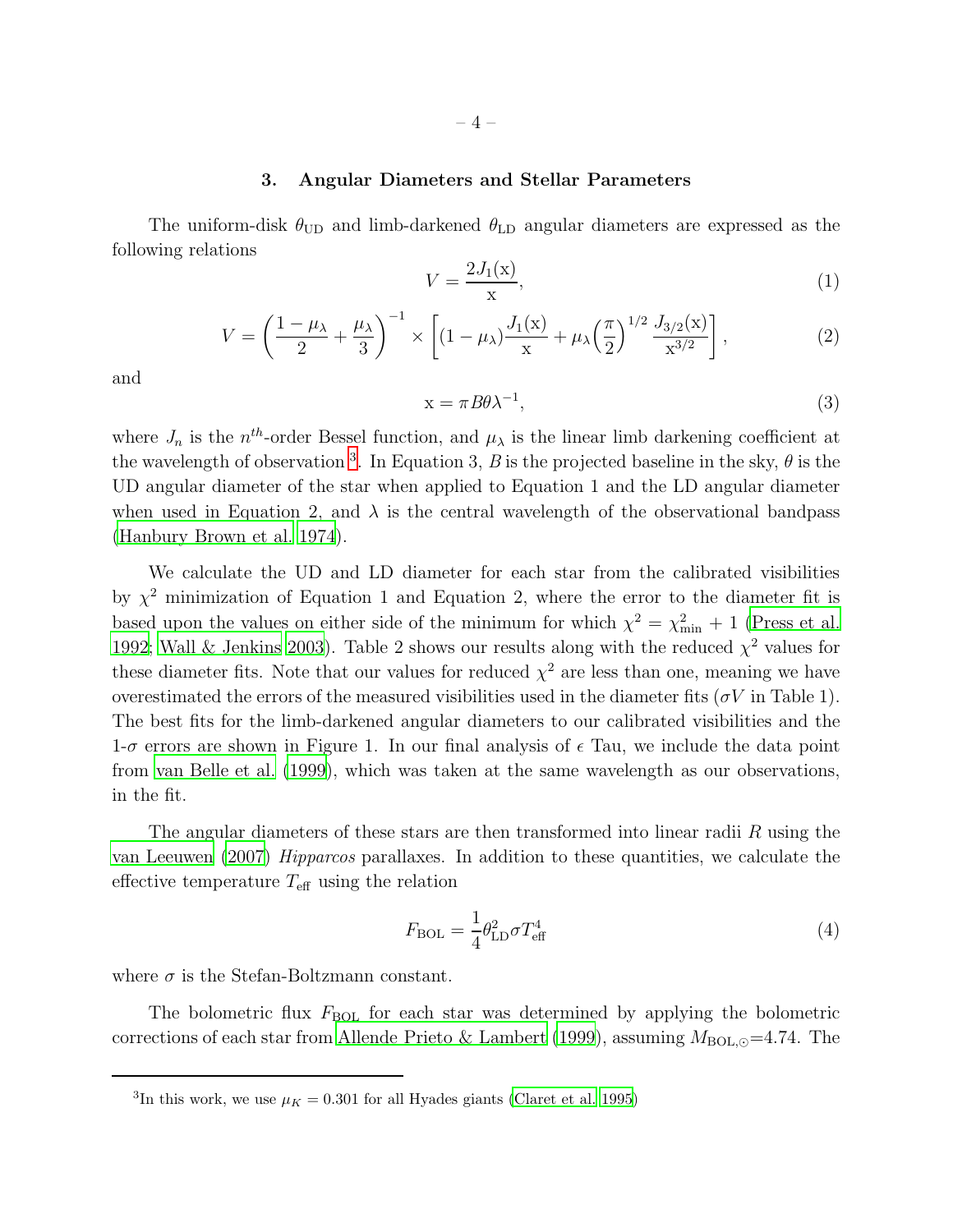results for the radius, bolometric flux, and effective temperature for each star are shown in Table 3. The significance of the luminosity sub-class IIIb for  $\theta^1$  Tau (Table 2) is directly detected here in the smaller radius and  $F_{BOL}$  compared to the other giants.

#### 4. Discussion

Historically, each of these stars has been observed by lunar occultation (LO) and/or long baseline optical interferometry (LBOI) to obtain angular diameters (Table 4). Diameters of three of the four giants have been measured by LO, and somewhat surprisingly, only two of the four giants had been measured by LBOI prior to this work. While the LO measurements show a considerable scatter and large errors, the LBOI points also vary considerably within their errors with respect to each other. Indeed, this is primarily an artifact of the relatively small size of these four stars creating quite a challenge for them to be sufficiently resolved with interferometers of modest baselines. The advantages of observing stellar diameters with the long baselines of the CHARA Array are apparent, allowing us to obtain optimal sampling of the visibility curve. For example, our measured diameter of  $\epsilon$  Tau here includes the single PTI data point (Table 2, Figure 1), clearly improving the diameter fit from [van Belle et al.](#page-9-9) [\(1999\)](#page-9-9) (see Table 4). Secondly, the sensitivity of our beam combiner allows us to observe calibrator stars that are very unresolved, closing the gap for systematic errors that may arise in the calibration process. Additionally, these observations were made in the infrared, and are less subject to stellar limb darkening, making the transformations from the observed  $\theta_{\text{UD}}$ to the actual  $\theta_{\text{LD}}$  less model dependent.

For all existing angular diameter measurements from lunar occultation and long baseline optical interferometry (Table 4), we use Equation 1 to calculate the effective temperatures of these stars (Table 3, Direct Techniques). For comparison, we show the range in effective temperature determinations when estimated via photometric and spectroscopic methods [\(Ochsenbein et al. 2000\)](#page-8-12), also in Table 3. Our temperatures tend to lie on the low side of these ranges, which probably results from differences in model opacities and varying metallicity determinations of the models used in each reference. In the case of  $\theta^1$  Tau, the temperatures from spectroscopic techniques are higher than our derived temperature, which is likely to be an artifact of the duplicity of the star.

Figure 2 displays these available measurements on a H-R diagram for all stars, separated by the method of measurement. To model these stars, we use the Padova database of stellar evolutionary tracks and isochrones<sup>[4](#page-9-10)</sup> [\(Marigo et al. 2007\)](#page-8-13), using a cluster turn-off

<sup>4</sup>http://stev.oapd.inaf.it/cmd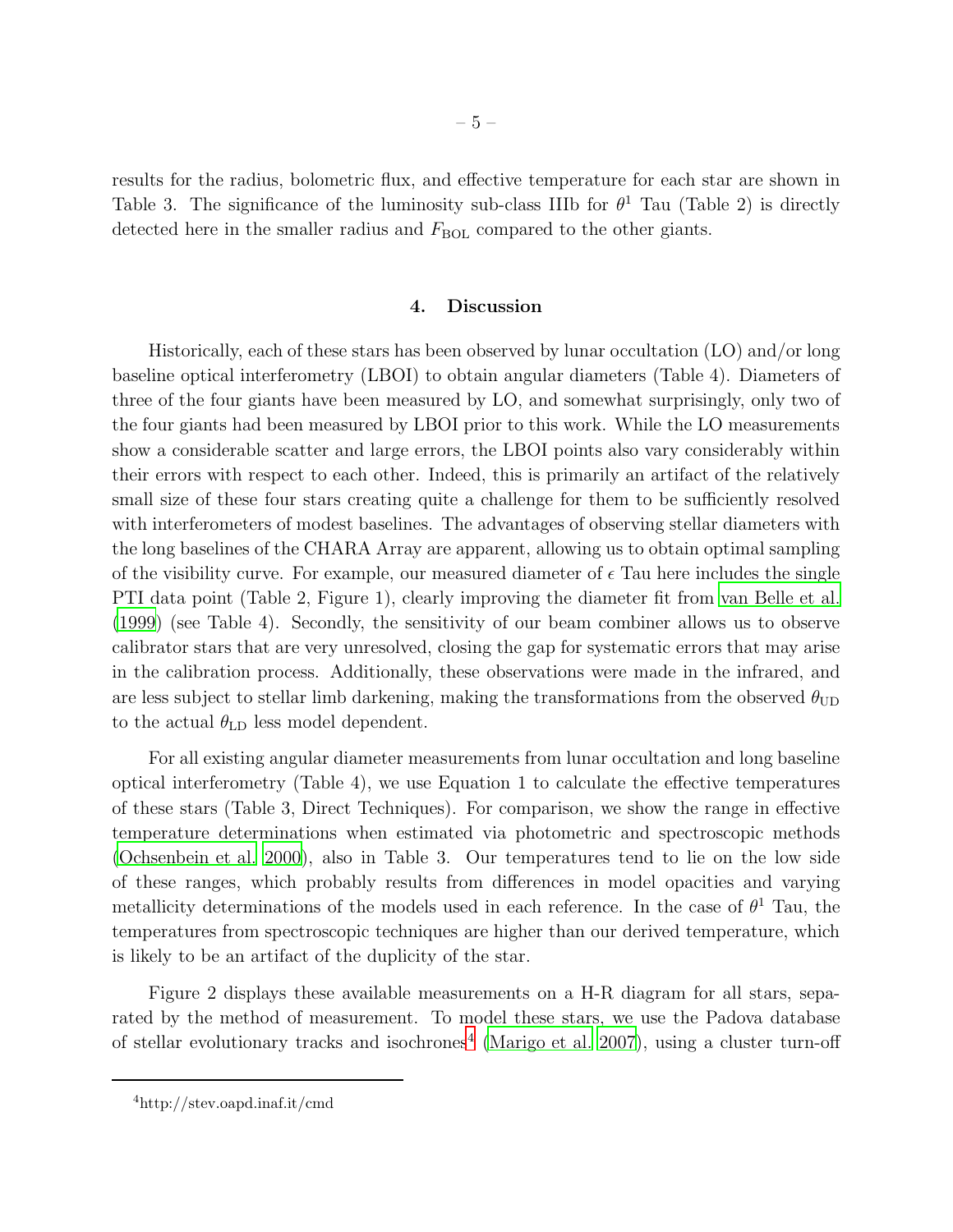age of 625 Myr [\(Perryman et al. 1998](#page-8-0)). In Figure 2, we show isochrones for solar metallicity  $Z_{\odot}$ =0.019 and two different metallicities of the Hyades cluster  $Z_{\text{Hyades}}$ =0.024, 0.028 [\(Perryman et al. 1998](#page-8-0); [Thevenin 1998\)](#page-9-11). The model isochrone for both Hyades metallicities  $(Z_{\text{Hyades}}=0.028, 0.024)$  are in excellent agreement with our observations. To identify which part of this isochrone our stars were likely to lie, we investigated a single-star evolutionary track for a mass of  $2.5M_{\odot}$  to determine which part of the isochrone a star would spend most of its lifetime [\(Girardi et al. 2000\)](#page-8-14). We find that from the beginning of the core helium burning stage, up until the time helium is exhausted from the core, corresponds to ∼20% of the star's total lifetime, second only to the time spent on the main-sequence, ∼ 75% of its total lifetime. The stars placement on Figure 2 clearly mark all four giants as residing on the helium burning Red Clump (RC), and this region is indicated as the thicker part of the Hyades metallicity isochrone of  $Z_{\text{Hyades}}=0.028$ .

Within this region of the RC, we look back to the model isochrones in order to determine a range of masses that these stars may have. The model stellar mass for the lowest point of the RC is  $2.48M_{\odot}$ , and following this track up the end of the helium burning stage extends this model mass to  $2.70M_{\odot}$ . These masses are consistent with the [Torres et al. \(1997\)](#page-9-5) giant masses for the Hyades. Assuming that these stars may fall anywhere between these masses, we predict a  $\log g$  using the radii that we measure for each star (Table 3). These values are in excellent agreement with spectroscopically determined gravities found in the literature which have a large spread of values from  $\log g=2.2$  to  $\log g=3.17$ , although for most estimates the gravity agrees with ours within 0.1 dex.

We would like to thank Gerard T. van Belle for his advice on the data anaysis. The CHARA Array is funded by the National Science Foundation through NSF grant AST-0606958 and by Georgia State University through the College of Arts and Sciences. This research has made use of the SIMBAD literature database, operated at CDS, Strasbourg, France, and of NASA's Astrophysics Data System. This publication makes use of data products from the Two Micron All Sky Survey, which is a joint project of the University of Massachusetts and the Infrared Processing and Analysis Center/California Institute of Technology, funded by the National Aeronautics and Space Administration and the National Science Foundation.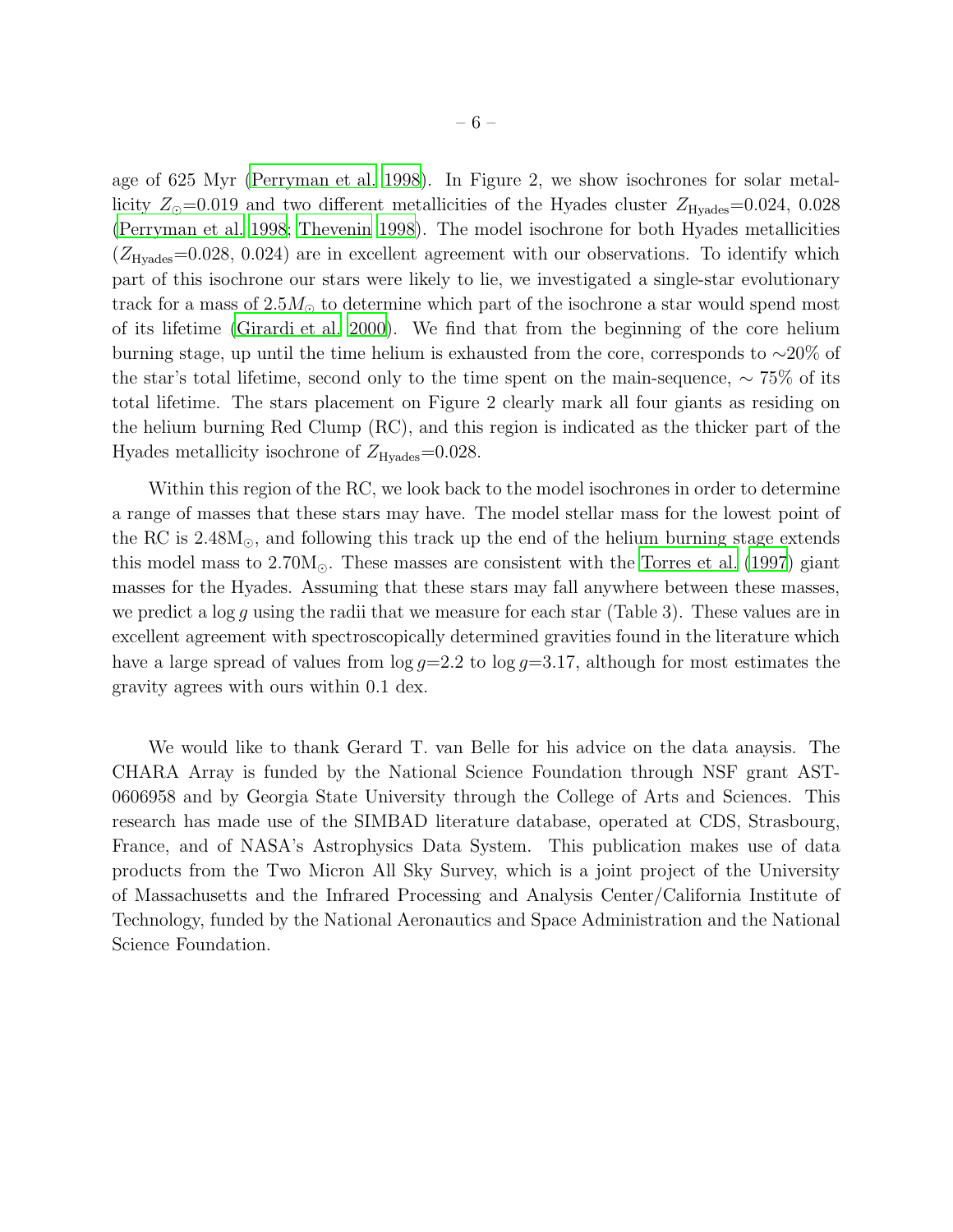#### <span id="page-8-19"></span><span id="page-8-18"></span><span id="page-8-17"></span><span id="page-8-16"></span><span id="page-8-15"></span>REFERENCES

- <span id="page-8-10"></span>Allende Prieto, C., & Lambert, D. L. 1999, A&A, 352, 555
- Beavers, W. I., Cadmus, R. R., & Eitter, J. J. 1982, AJ, 87, 818
- <span id="page-8-2"></span>Boyajian, T. S. et al. 2008, ArXiv e-prints, 804
- <span id="page-8-11"></span>Claret, A., Diaz-Cordoves, J., & Gimenez, A. 1995, A&AS, 114, 247
- Evans, D. S., & Edwards, D. A. 1981, AJ, 86, 1277
- <span id="page-8-14"></span>Girardi, L., Bressan, A., Bertelli, G., & Chiosi, C. 2000, A&AS, 141, 371
- <span id="page-8-5"></span>Griffin, R. F., & Gunn, J. E. 1977, AJ, 82, 176
- <span id="page-8-9"></span>Hanbury Brown, R. H., Davis, J., Lake, R. J. W., & Thompson, R. J. 1974, MNRAS, 167, 475
- Kornilov, V. G., Mironov, A. V., Trunkovskii, E. M., Khaliullin, K. F., & Cherepashchuk, A. M. 1984, Soviet Astronomy, 28, 431
- <span id="page-8-1"></span>Lastennet, E., Valls-Gabaud, D., Lejeune, T., & Oblak, E. 1999, A&A, 349, 485
- <span id="page-8-13"></span>Marigo, P., Girardi, L., Bressan, A., Groenewegen, M. A. T., Silva, L., & Granato, G. L. 2007, ArXiv e-prints, 711
- <span id="page-8-8"></span>Mason, B. D., McAlister, H. A., Hartkopf, W. I., & Bagnuolo, Jr., W. G. 1993, AJ, 105, 220
- <span id="page-8-7"></span>McAlister, H. A. 1978, PASP, 90, 288
- <span id="page-8-3"></span>McAlister, H. A. et al. 2005, ApJ, 628, 439
- <span id="page-8-6"></span>Morgan, B. L., Beckmann, G. K., Scaddan, R. J., & Vine, H. A. 1982, MNRAS, 198, 817
- Mozurkewich, D. et al. 2003, AJ, 126, 2502
- Nordgren, T. E., Sudol, J. J., & Mozurkewich, D. 2001, AJ, 122, 2707
- <span id="page-8-12"></span>Ochsenbein, F., Bauer, P., & Marcout, J. 2000, A&AS, 143, 23
- <span id="page-8-4"></span>Patience, J., Ghez, A. M., Reid, I. N., Weinberger, A. J., & Matthews, K. 1998, AJ, 115, 1972
- <span id="page-8-0"></span>Perryman, M. A. C. et al. 1998, A&A, 331, 81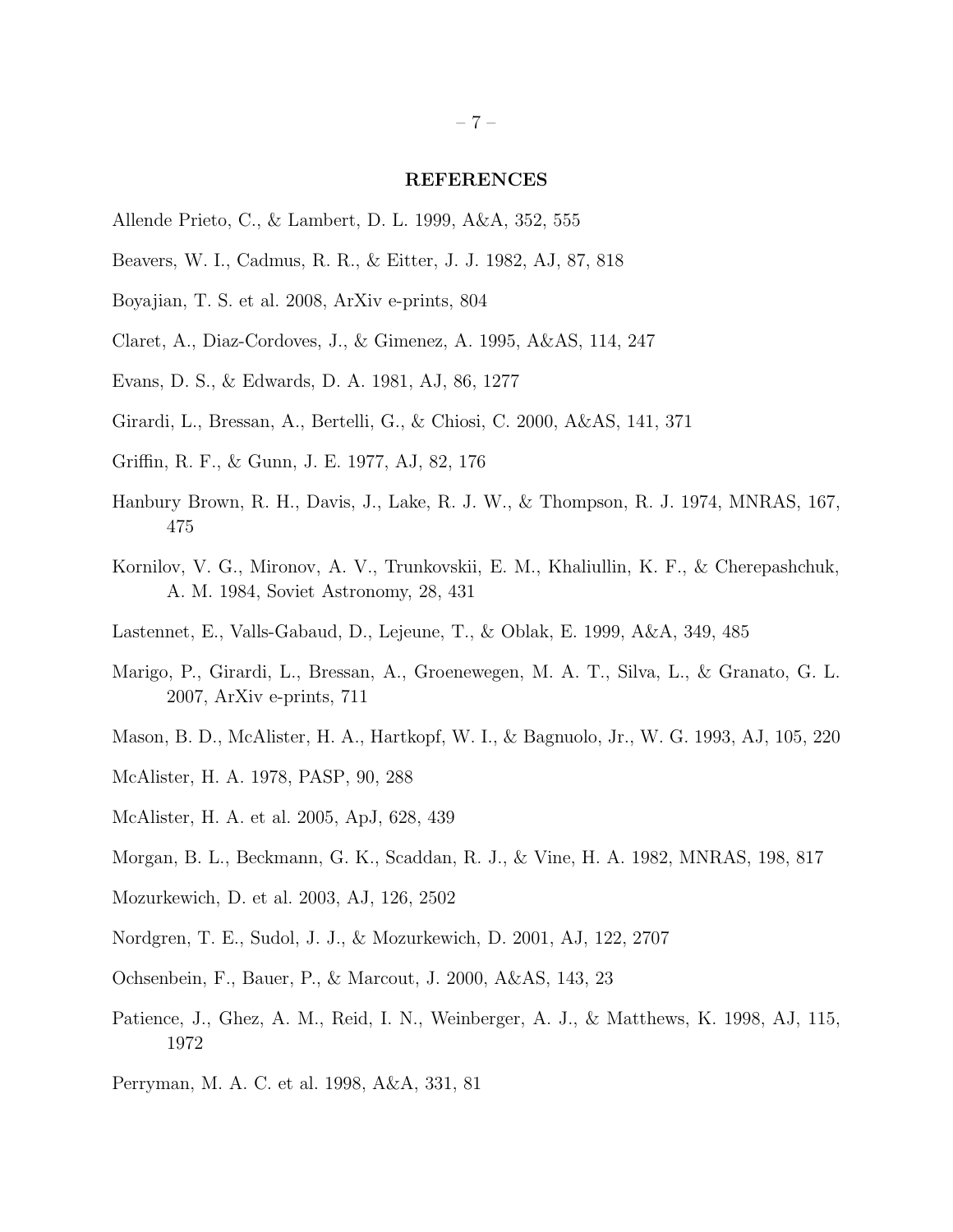<span id="page-9-19"></span><span id="page-9-18"></span><span id="page-9-17"></span><span id="page-9-16"></span><span id="page-9-15"></span><span id="page-9-14"></span><span id="page-9-13"></span><span id="page-9-12"></span>Peterson, D. M., Baron, R. L., Dunham, E., & Mink, D. 1981a, AJ, 86, 1090

- <span id="page-9-6"></span>Peterson, D. M., Baron, R. L., Dunham, E., Mink, D., Elliot, J. L., & Weekes, T. C. 1981b, AJ, 86, 280
- <span id="page-9-7"></span>Press, W. H., Teukolsky, S. A., Vetterling, W. T., & Flannery, B. P. 1992, Numerical recipes in C. The art of scientific computing (Cambridge: University Press, —c1992, 2nd ed.)
- Radick, R., & Lien, D. 1980, AJ, 85, 1053
- Richichi, A., Ragland, S., Stecklum, B., & Leinert, C. 1998, A&A, 338, 527
- Ridgway, S. T., Jacoby, G. H., Joyce, R. R., Siegel, M. J., & Wells, D. C. 1982, AJ, 87, 808
- Ridgway, S. T., Jacoby, G. H., Joyce, R. R., & Wells, D. C. 1980, AJ, 85, 1496
- <span id="page-9-1"></span>Royer, F., Zorec, J., & Gómez, A. E. 2007, A&A, 463, 671
- <span id="page-9-4"></span>Sato, B. et al. 2007, ApJ, 661, 527
- <span id="page-9-3"></span>Taylor, B. J. 2006, AJ, 132, 2453
- <span id="page-9-0"></span>ten Brummelaar, T. A. et al. 2005, ApJ, 628, 453
- <span id="page-9-11"></span>Thevenin, F. 1998, VizieR Online Data Catalog, 3193, 0
- <span id="page-9-5"></span>Torres, G., Stefanik, R. P., & Latham, D. W. 1997, ApJ, 485, 167
- Trunkovskij, E. M. 1987, Soviet Astronomy Letters, 13, 379
- <span id="page-9-9"></span>van Belle, G. T. et al. 1999, AJ, 117, 521
- <span id="page-9-2"></span>van Leeuwen, F. 2007, Hipparcos, the New Reduction of the Raw Data (Hipparcos, the New Reduction of the Raw Data. By Floor van Leeuwen, Institute of Astronomy, Cambridge University, Cambridge, UK Series: Astrophysics and Space Science Library, Vol. 350 20 Springer Dordrecht)
- <span id="page-9-8"></span>Wall, J. V., & Jenkins, C. R. 2003, Practical Statistics for Astronomers (Princeton Series in Astrophysics)
- White, N. M. 1979, AJ, 84, 872

<span id="page-9-10"></span>This preprint was prepared with the AAS IATEX macros v5.2.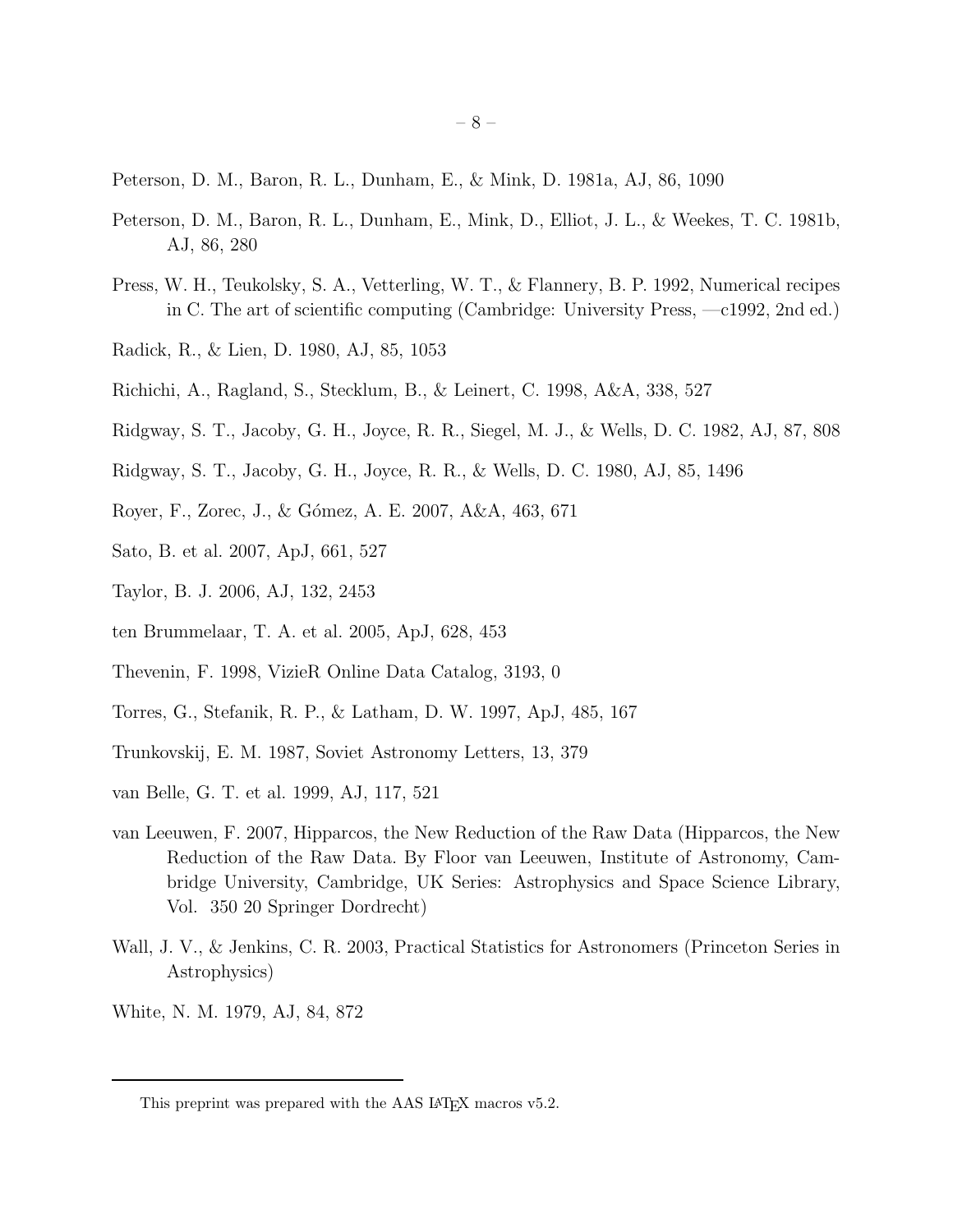| Star              | JD             | B     | $\psi$     |       |            |
|-------------------|----------------|-------|------------|-------|------------|
| Name              | $(-2,400,000)$ | (m)   | $(^\circ)$ | V     | $\sigma V$ |
| $\gamma$ Tau      | 54406.745      | 120.8 | 194.8      | 0.495 | 0.060      |
| $\gamma$ Tau      | 54406.770      | 133.9 | 195.6      | 0.393 | 0.049      |
| $\gamma$ Tau      | 54406.784      | 140.1 | 196.2      | 0.391 | 0.034      |
| $\gamma$ Tau      | 54406.799      | 145.4 | 197.0      | 0.382 | 0.031      |
| $\gamma$ Tau      | 54406.822      | 151.7 | 198.5      | 0.413 | 0.046      |
| $\gamma$ Tau      | 54406.842      | 155.1 | 200.0      | 0.321 | 0.037      |
| $\gamma$ Tau      | 54406.861      | 156.2 | 201.7      | 0.350 | 0.041      |
| $\gamma$ Tau      | 54406.884      | 155.3 | 204.1      | 0.377 | 0.042      |
| $\gamma$ Tau      | 54406.913      | 150.7 | 207.7      | 0.355 | 0.024      |
| $\delta^1$<br>Tau | 54406.752      | 122.7 | 193.4      | 0.504 | 0.041      |
| $\delta^1$<br>Tau | 54406.776      | 134.8 | 194.7      | 0.507 | 0.032      |
| $\delta^1$<br>Tau | 54406.793      | 142.0 | 195.7      | 0.447 | 0.043      |
| $\delta^1$<br>Tau | 54406.819      | 150.1 | 197.6      | 0.410 | 0.042      |
| $\delta^1$<br>Tau | 54406.846      | 155.0 | 199.9      | 0.368 | 0.047      |
| $\delta^1$<br>Tau | 54406.865      | 156.2 | 201.8      | 0.395 | 0.059      |
| $\delta^1$<br>Tau | 54406.874      | 156.2 | 202.8      | 0.356 | 0.038      |
| $\delta^1$<br>Tau | 54406.897      | 154.4 | 205.6      | 0.380 | 0.033      |
| $\delta^1$<br>Tau | 54406.925      | 149.0 | 209.8      | 0.403 | 0.051      |
|                   |                |       |            |       |            |
| $\epsilon$ Tau    | 54406.738      | 111.5 | 191.2      | 0.488 | 0.058      |
| $\epsilon$ Tau    | 54406.764      | 126.6 | 192.7      | 0.406 | 0.041      |
| $\epsilon$ Tau    | 54406.781      | 135.1 | 193.9      | 0.330 | 0.039      |
| $\epsilon$ Tau    | 54406.790      | 138.8 | 194.5      | 0.326 | 0.038      |
| $\epsilon$ Tau    | 54406.809      | 145.9 | 196.0      | 0.296 | 0.032      |
| $\epsilon$ Tau    | 54406.833      | 152.0 | 198.1      | 0.246 | 0.044      |
| $\epsilon$ Tau    | 54406.852      | 155.0 | 199.9      | 0.266 | 0.031      |
| $\epsilon$ Tau    | 54406.888      | 155.8 | 204.1      | 0.239 | 0.035      |
| $\epsilon$ Tau    | 54406.909      | 153.6 | 207.0      | 0.260 | 0.017      |
| $\theta^1$<br>Tau | 54406.758      | 124.7 | 194.7      | 0.546 | 0.046      |
| $\theta^1$<br>Tau | 54406.802      | 144.2 | 196.7      | 0.462 | 0.050      |
| $\theta^1$<br>Tau | 54406.812      | 147.7 | 197.3      | 0.414 | 0.063      |
| $\theta^1$<br>Tau | 54406.836      | 153.3 | 199.0      | 0.439 | 0.045      |
| $\theta^1$<br>Tau | 54406.855      | 155.7 | 200.6      | 0.438 | 0.075      |
| $\theta^1$<br>Tau | 54406.871      | 156.3 | 202.1      | 0.382 | 0.044      |
| $\theta^1$<br>Tau | 54406.900      | 154.2 | 205.3      | 0.430 | $_{0.036}$ |
| $\theta^1$ Tau    | 54406.919      | 150.7 | 207.9      | 0.444 | 0.033      |

Table 1. Interferometric Measurements of Hyades Giants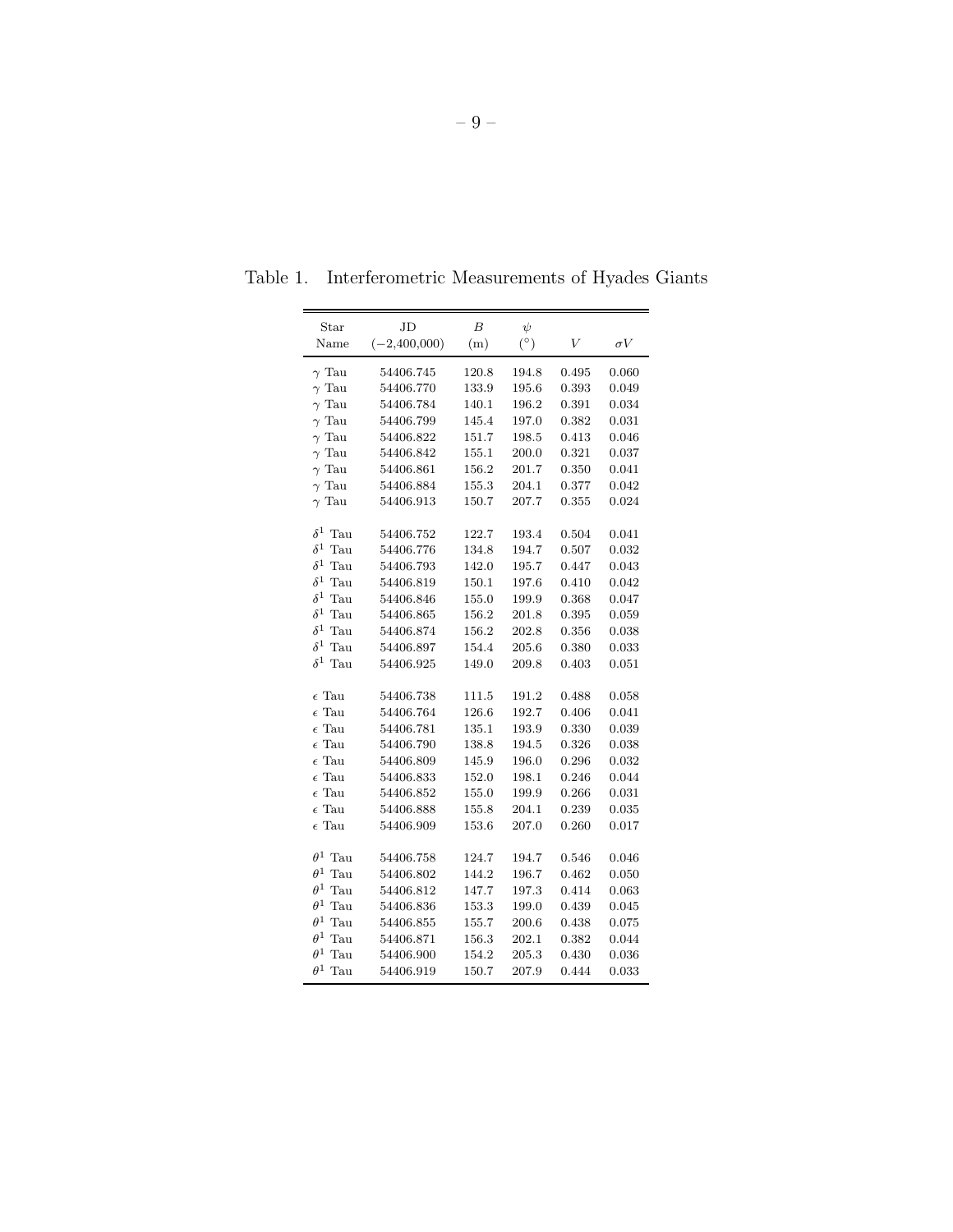Table 2. Angular Diameters of Hyades Giants

| Star<br>Name                | HR      | Spectral Type                 | $\theta_{\rm UD}$<br>(mas) | Reduced<br>$\chi^2_{\rm UD}$ | $\theta_{\rm LD}$<br>(mas) | Reduced<br>$\chi^2_{\rm LD}$ |
|-----------------------------|---------|-------------------------------|----------------------------|------------------------------|----------------------------|------------------------------|
| $\gamma$ Tau                | HR 1346 | K0 III                        | $2.452 + 0.033$            | 0.88                         | $2.517 + 0.034$            | 0.86                         |
| $\delta^1$ Tau              | HR 1373 | K <sub>0</sub> H <sub>I</sub> | $2.347 + 0.037$            | 0.34                         | $2.408 + 0.038$            | 0.34                         |
| $\epsilon$ Tau              | HR 1409 | G9.5 III                      | $2.660 + 0.030$            | 0.36                         | $2.734 + 0.031$            | 0.33                         |
| $\epsilon$ Tau <sup>a</sup> | HR 1409 | G9.5 III                      | $2.659 + 0.030$            | 0.33                         | $2.733 + 0.031$            | 0.32                         |
| $\theta^1$ Tau              | HR 1411 | K0 IIIb                       | $2.247 + 0.042$            | 0.27                         | $2.305 + 0.043$            | 0.27                         |

a Including [van Belle et al. \(1999\)](#page-9-9) data point.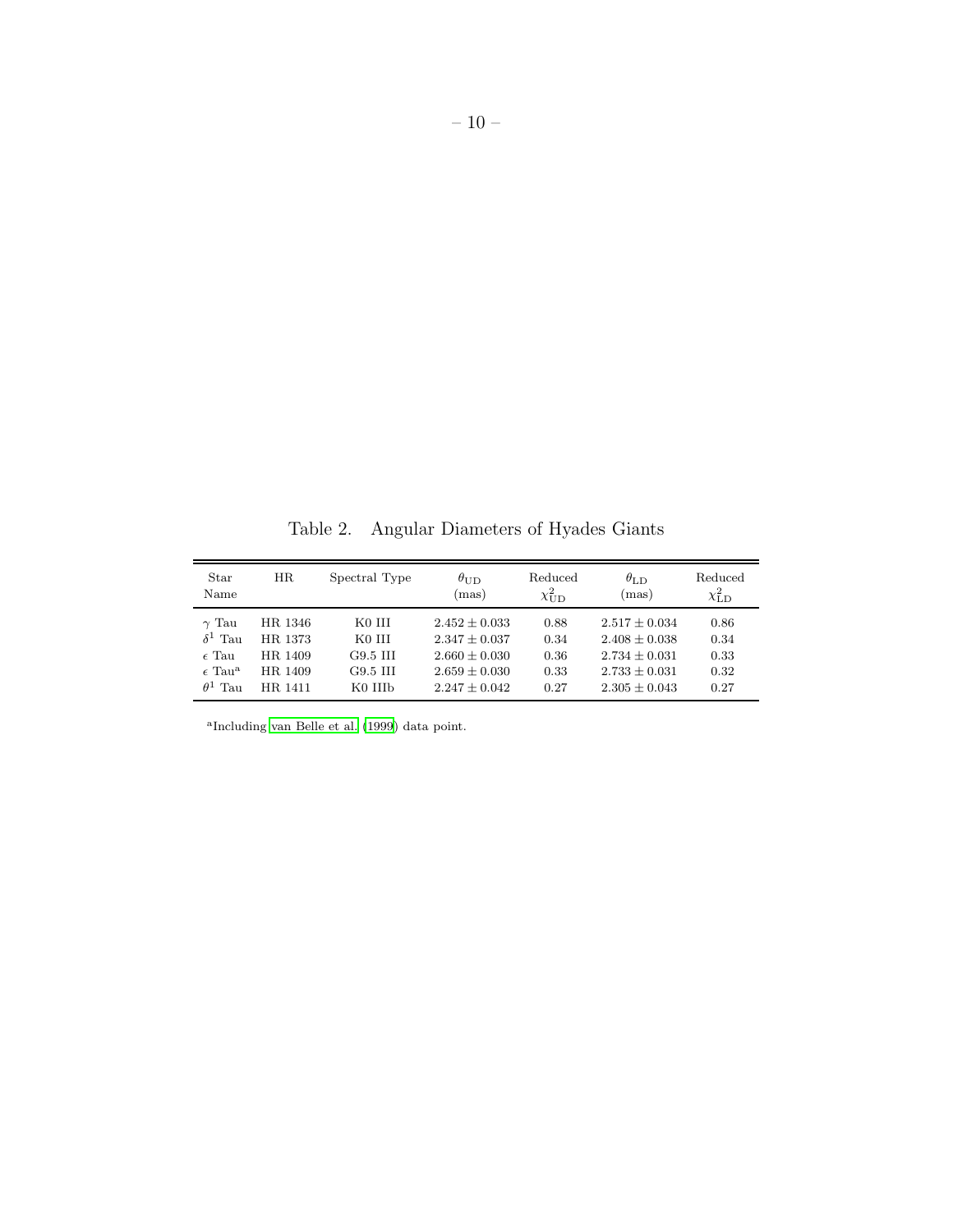Table 3. Stellar Properties of Hyades Giants

| Star<br>Name      | Radius<br>$(R_{\odot})$ | $\log g^{\rm a}$<br>(cgs) | $F_{\text{BOL}}^{\text{b}}$<br>$(\text{erg s}^{-1} \text{ cm}^{-2})$ | $T_{\rm eff}$<br>$K \$ | Range of $T_{\text{eff}}$ from<br>Spectroscopy $(K)$ | Range of $T_{\text{eff}}$ from<br>Direct Techniques <sup>c</sup> $(K)$ |
|-------------------|-------------------------|---------------------------|----------------------------------------------------------------------|------------------------|------------------------------------------------------|------------------------------------------------------------------------|
| $\gamma$ Tau      | $13.4 + 0.2$            | $2.58 - 2.61$             | $116 + 3$                                                            | $4844 + 47$            | $4800 - 4963$                                        | 4508-4632                                                              |
| $\delta^1$ Tau    | $12.3 + 0.4$            | $2.65 - 2.69$             | $105 \pm 3$                                                          | $4826 + 51$            | $4750 - 5000$                                        | $4335 - 5038$                                                          |
| $\epsilon$ Tau    | $13.4 + 0.2$            | $2.59 - 2.63$             | $135 + 4$                                                            | $4827 + 44$            | $4656 - 4929$                                        | $4883 - 5141$                                                          |
| $\theta^1$<br>Tau | $11.7 + 0.2$            | $2.69 - 2.73$             | $95 + 2$                                                             | $4811 + 50$            | 4874-5000                                            | $3962 - 5842$                                                          |

<sup>a</sup>Based upon mass range of 2.48–2.70 M<sub>☉</sub>.

<sup>b</sup>Expressed in  $F_{\text{BOL}}/1E - 8$ . To correct for the light from the secondary component of  $\theta^1$  Tau, a 3% reduction to  $F_{\text{BOL}}$ was applied [\(Torres et al. 1997;](#page-9-5) [Peterson et al. 1981a](#page-9-12)[,b\)](#page-9-6).

c Includes the LO and LBOI measured angular diameters, when available (see Table 4).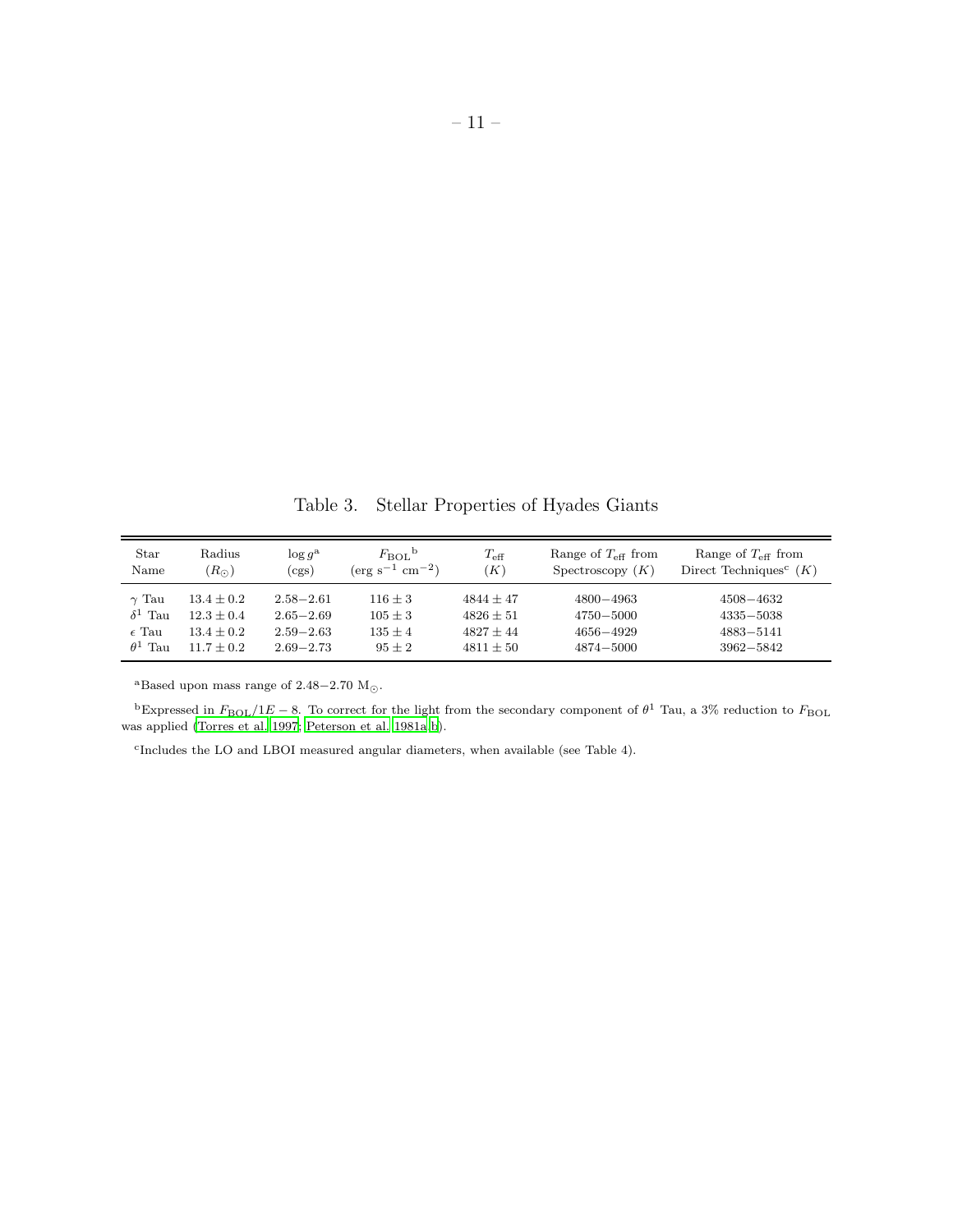| $\gamma$ Tau                    |                                                | $\delta^1$ Tau                  |                                                | $\epsilon$ Tau                  |                                                | $\theta^1$ Tau                  |                                                | Method,                |
|---------------------------------|------------------------------------------------|---------------------------------|------------------------------------------------|---------------------------------|------------------------------------------------|---------------------------------|------------------------------------------------|------------------------|
| $\theta_{\text{LD}} \pm \sigma$ | $\Delta\theta_{\rm LD}/\sigma_{\rm C}^{\rm a}$ | $\theta_{\text{LD}} \pm \sigma$ | $\Delta\theta_{\rm LD}/\sigma_{\rm C}^{\rm a}$ | $\theta_{\text{LD}} \pm \sigma$ | $\Delta\theta_{\rm LD}/\sigma_{\rm C}^{\rm a}$ | $\theta_{\text{LD}} \pm \sigma$ | $\Delta\theta_{\rm LD}/\sigma_{\rm C}^{\rm a}$ | Reference <sup>b</sup> |
| $2.91 \pm 0.16$                 | $-2.4$                                         | $\cdots$                        | $\cdots$                                       | $\cdots$                        | $\cdots$                                       | $\cdots$                        | $\cdots$                                       | LO, 1                  |
| $2.75 \pm 0.18$                 | $-1.3$                                         | $\cdots$                        | $\cdots$                                       | $\cdots$                        | $\cdots$                                       | $\cdot$                         | $\cdots$                                       | LO, 2                  |
| $\cdot$ $\cdot$ $\cdot$         | $\cdots$                                       | $2.97 \pm 0.7$                  | $-0.8$                                         | $\cdots$                        | $\cdot$ $\cdot$ $\cdot$                        | $\cdot$ $\cdot$ $\cdot$         | $\cdots$                                       | LO, 3                  |
| $\cdots$                        | $\cdots$                                       | $2.76 \pm 0.7$                  | $-0.5$                                         | $\cdots$                        | $\cdots$                                       | $\cdots$                        | $\cdots$                                       | LO, 4                  |
| $\cdots$                        | $\cdots$                                       | $\cdots$                        | $\cdots$                                       | $\cdots$                        | $\cdots$                                       | $2.74 \pm 0.12$                 | $-3.4$                                         | LO, 5                  |
| $\cdots$                        | $\cdot$ $\cdot$ $\cdot$                        | $\cdots$                        | $\cdots$                                       | $\cdots$                        | $\cdots$                                       | $1.56 \pm 0.45$                 | $1.6\,$                                        | LO, 6                  |
| $\cdots$                        | $\cdot$ $\cdot$ $\cdot$                        | $\cdot$ $\cdot$ $\cdot$         | $\cdots$                                       | $\cdots$                        | $\cdots$                                       | $3.4 \pm 1.2$                   | $-0.9$                                         | LO, 7                  |
| $\cdots$                        | $\cdots$                                       | $\cdot$ $\cdot$ $\cdot$         | $\cdots$                                       | $\cdots$                        | $\cdots$                                       | $2.0 \pm 0.2$                   | 1.5                                            | LO, 8                  |
| $\cdots$                        | $\cdots$                                       | $\cdots$                        | $\cdots$                                       | $\cdots$                        | $\cdots$                                       | $2.8 \pm 0.3$                   | $-1.6$                                         | LO, 9                  |
| $\cdots$                        | $\cdots$                                       | $2.338 \pm 0.033$               | $1.4\,$                                        | $2.671 \pm 0.032$               | 1.4                                            | $\cdots$                        | $\cdots$                                       | Mark III, 10           |
| $\cdots$                        | $\cdots$                                       | $2.21 \pm 0.08$                 | 2.2                                            | $2.41 \pm 0.11$                 | 2.8                                            | $\cdots$                        | $\cdots$                                       | <b>NPOI, 11</b>        |
| $\cdots$                        | $\cdots$                                       | $\cdots$                        | $\cdots$                                       | $2.57 \pm 0.06$                 | 2.4                                            | $\cdots$                        | $\cdots$                                       | PTI, 12                |
| $2.517 \pm 0.034$               | 0.0                                            | $2.408 \pm 0.038$               | 0.0                                            | $2.733 \pm 0.031$               | 0.0                                            | $2.305 \pm 0.043$               | 0.0                                            | CHARA, this work       |

Table 4. Comparison of Angular Diameter Measurements of the Hyades Giants

<sup>a</sup>Here, we define the combined error,  $\sigma_C = [\sigma_{\text{CHARA}}^2]$ <br>or entry  $\Delta \theta_L$  is the difference between our angular  $+ \sigma_{\text{Ref}}^2$ ]<sup>0.5</sup>, where  $\sigma_{\text{Ref}}$  is the error to the referenced measurement for each particular star entry.  $\Delta\theta_{\rm LD}$  is the difference between our angular diameter and the measurement for each reference.

<sup>b</sup>1. [Ridgway](#page-9-13) et al. [\(1980](#page-9-13)), 2. [Richichi](#page-9-14) et al. [\(1998](#page-9-14)), 3. [Kornilov](#page-8-15) et al. [\(1984](#page-8-15)), 4. [Trunkovskij](#page-9-15) [\(1987](#page-9-15)), 5. [Ridgway](#page-9-16) et al. [\(1982](#page-9-16)), 6. [Radick](#page-9-17) & Lien [\(1980](#page-9-17)), 7. [Beavers](#page-8-16) et al. [\(1982](#page-8-16)), 8. Evans & [Edwards](#page-8-17) [\(1981](#page-8-17)), 9. [White](#page-9-18) [\(1979](#page-9-18)), 10. [Mozurkewich](#page-8-18) et al. [\(2003](#page-8-18)), 11. [Nordgren](#page-8-19) et al. [\(2001](#page-8-19)), 12. van [Belle](#page-9-19) et al. [\(1999](#page-9-19))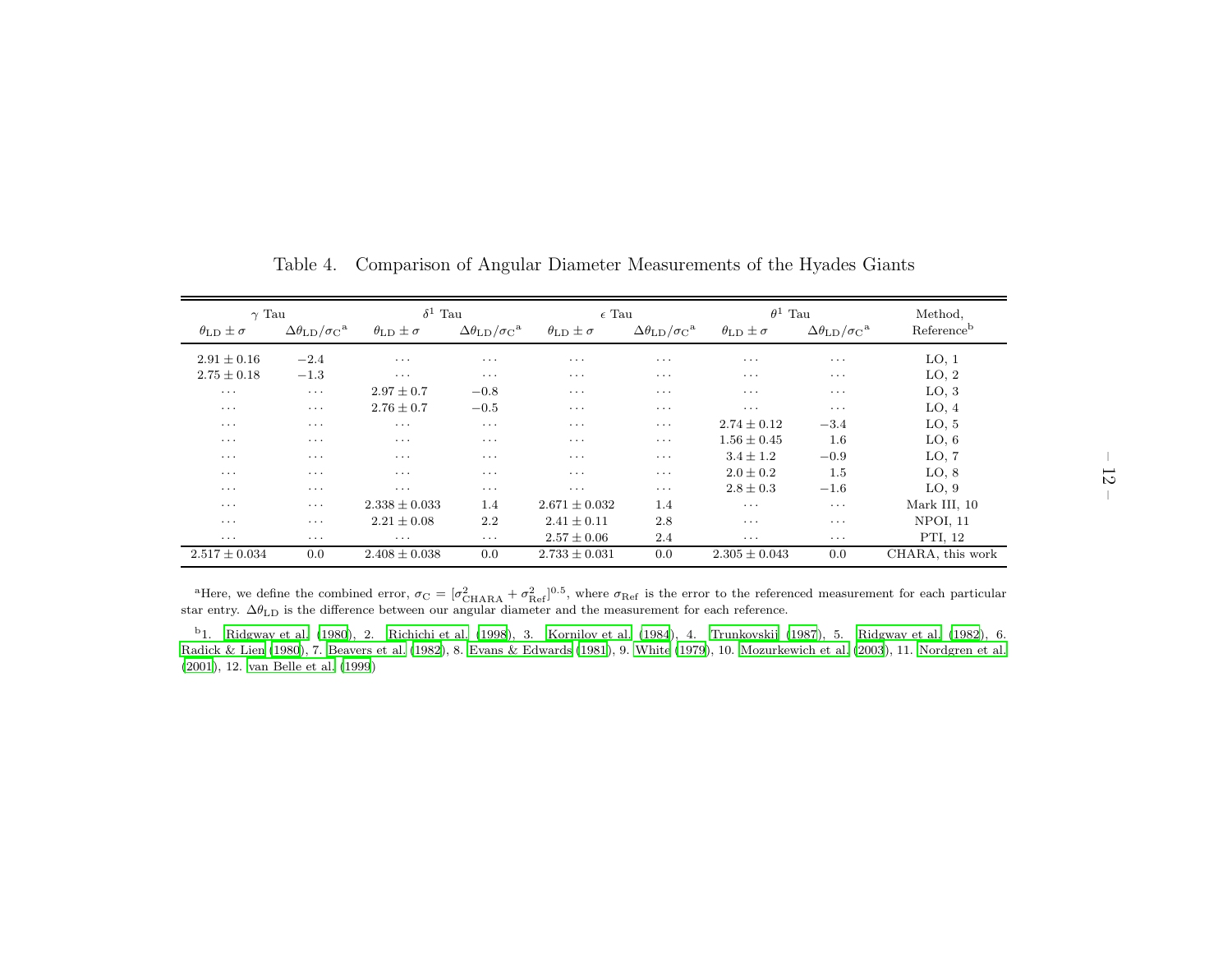

Fig. 1.— Limb darkened diameter fits to our data on the Hyades Giants. The plot for  $\epsilon$  Tau also shows the data point from [van Belle et al. \(1999\)](#page-9-9) (filled square).